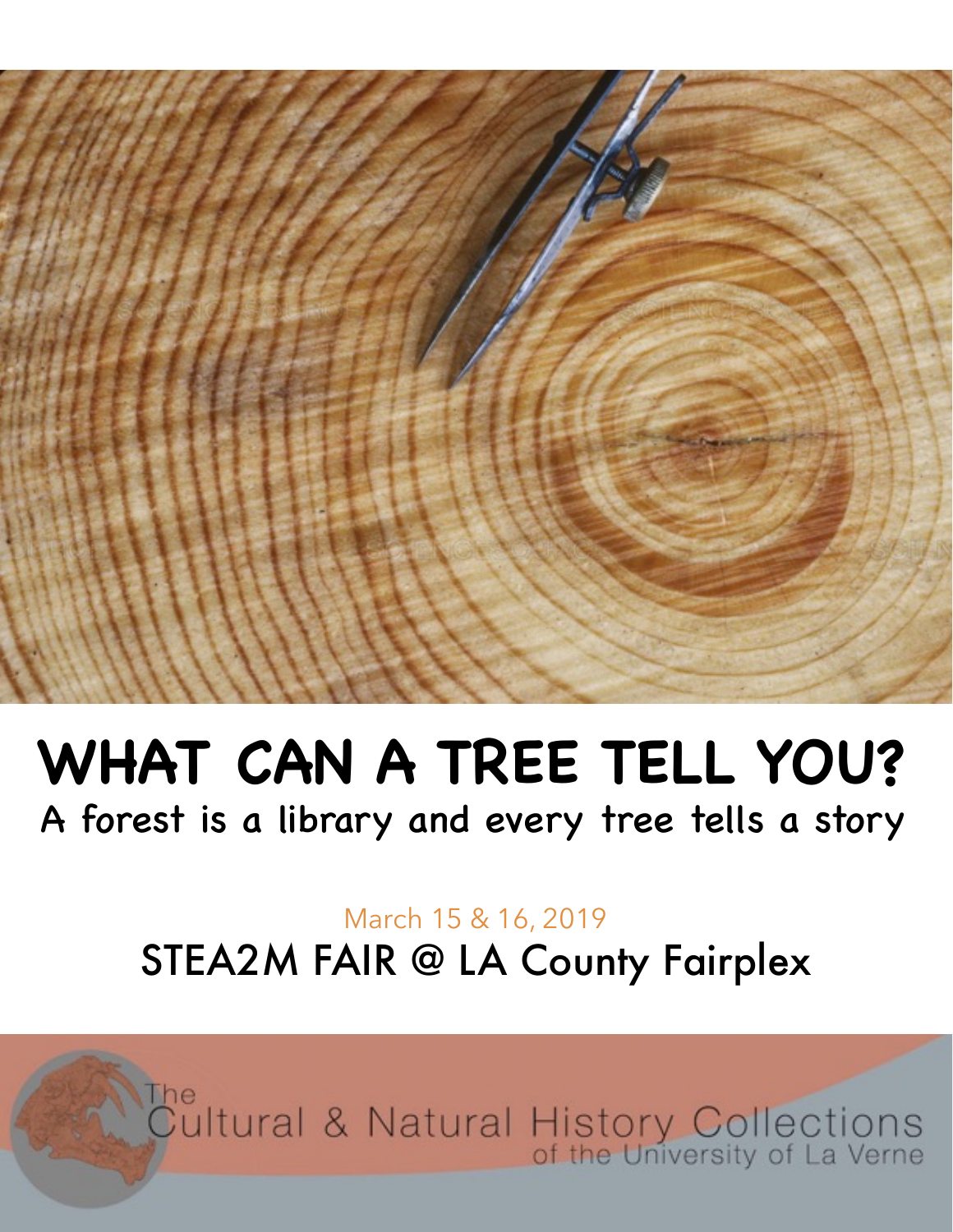# **ASK A TREE . . . IT WAS THERE**

### Want to know about Climate Change?



**First Step!! Know the difference between Weather vs. Climate vs. ClimateChange How hot is it today?**  day-to-day

Weather: the condition of the atmosphere. It's the temperature, precipitation, cloudiness, and wind in the next minutes to weeks.

#### **What will the rainfall be in 100 years?**

Climate: the weather in terms of years, decades, and centuries. It's the range of weather from normal to extreme for a location over a long period of time.

#### **Climate Change**  A long-term change in the Earth's overall weather patterns with massive and permanent effects.

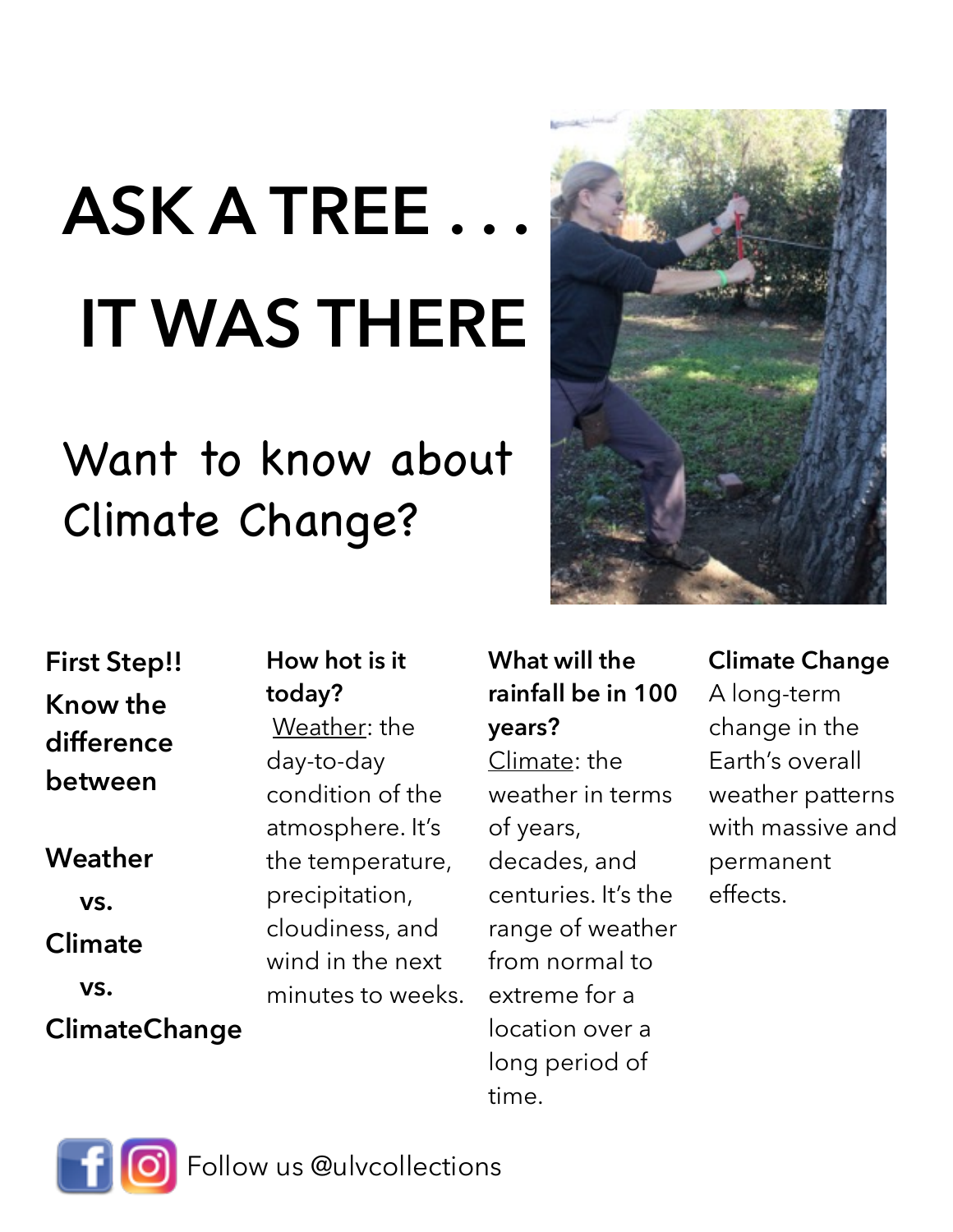

### **A TREE'S STORY IS IN ITS RINGS**

#### **Tree Rings are like a Clock**

If you have ever counted the rings on a tree stump you are on your way to learning the story a tree can tell you about climate.

When you look at tree rings, you may know that a light ring (summer growth) and a dark ring (winter growth) make one year. Wet seasons will have wider ring sets while dry seasons will give the tree thinner ring sets.

The older the tree the more data you can collect from it. The oldest trees provide a history of the climate over their lifespan.

**Can you read tree rings?** 

**Our example of tree rings was cut down in 2015. How old was the tree when it was cut down?** 

**How old were you in 2015?** 

**Counting backwards, find the tree ring of your birth year.** 

**Find a wet year. How wide is the tree ring?** 

**Find a dry year. How wide is the tree ring?** 



Follow us @ulvcollections